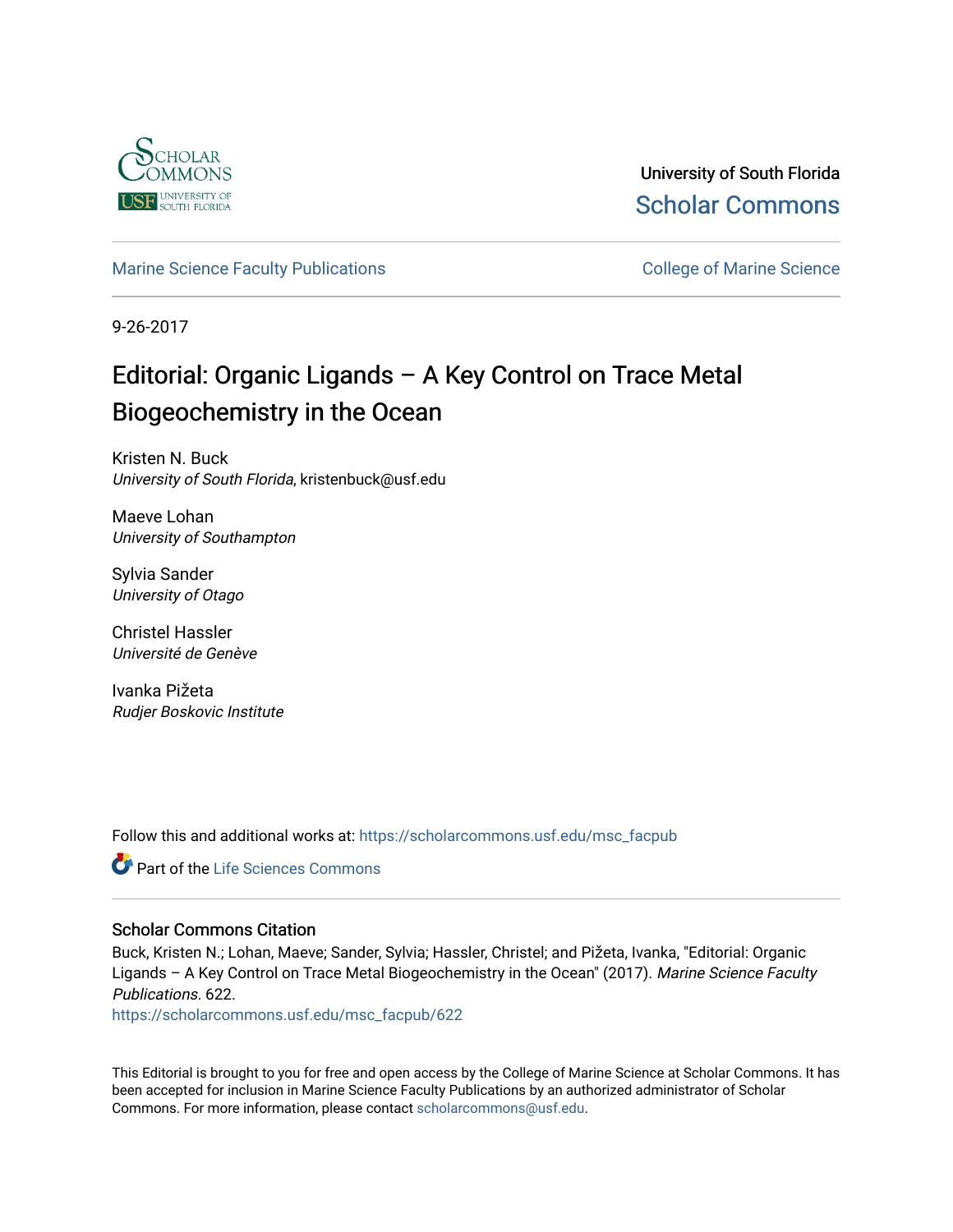



# [Editorial: Organic Ligands—A Key](http://journal.frontiersin.org/article/10.3389/fmars.2017.00313/full) Control on Trace Metal Biogeochemistry in the Ocean

[Kristen N. Buck](http://loop.frontiersin.org/people/45870/overview)<sup>1\*</sup>, [Maeve C. Lohan](http://loop.frontiersin.org/people/132986/overview)<sup>2</sup>, [Sylvia G. Sander](http://loop.frontiersin.org/people/114037/overview)<sup>3</sup>, [Christel Hassler](http://loop.frontiersin.org/people/31304/overview)<sup>4</sup> and [Ivanka Pižeta](http://loop.frontiersin.org/people/224786/overview)<sup>5</sup>

<sup>1</sup> Trace Metal Biogeochemistry, College of Marine Science, University of South Florida, Tampa, FL, United States, <sup>2</sup> Department of Earth and Ocean Science, National Oceanography Centre, University of Southampton, Southampton, United Kingdom, <sup>3</sup> Department of Chemistry, University of Otago, Dunedin, New Zealand, <sup>4</sup> Department F.-A. Forel for Environmental and Aquatic Sciences, Université de Genève, Geneva, Switzerland, <sup>5</sup> Division for Marine and Environmental Research, Ruđer Bošković Institute, Zagreb, Croatia

Keywords: trace metals, organic ligands, metal speciation, ocean biogeochemistry, marine science

**Editorial on the Research Topic**

#### **[Organic Ligands—A Key Control on Trace Metal Biogeochemistry in the Ocean](http://journal.frontiersin.org/researchtopic/3981/organic-ligands---a-key-control-on-trace-metal-biogeochemistry-in-the-ocean)**

This Research Topic results from the activities of Scientific Committee on Oceanic Research Working Group (SCOR WG) 139: Organic Ligands—A Key Control on Trace Metal Biogeochemistry in the Ocean. Organic ligands govern the bioavailability of trace metals that are essential micronutrients to marine phytoplankton and exert a major influence on the global carbon cycle. The aim of SCOR WG 139 has been to improve understanding of metal-binding ligands in the oceans, and their pivotal biogeochemical functions in the oceans, through an interdisciplinary collaboration of trace metal biogeochemists, organic geochemists and biogeochemical modelers. Three central goals of this WG were to:

**OPEN ACCESS** 

#### Edited and reviewed by:

Eric 'Pieter Achterberg, GEOMAR Helmholtz Centre for Ocean Research Kiel (HZ), Germany

> \*Correspondence: Kristen N. Buck [kristenbuck@usf.edu](mailto:kristenbuck@usf.edu)

#### Specialty section:

This article was submitted to Marine Biogeochemistry, a section of the journal Frontiers in Marine Science

Received: 12 July 2017 Accepted: 15 September 2017 Published: 26 September 2017

#### Citation:

Buck KN, Lohan MC, Sander SG, Hassler C and Pižeta I (2017) Editorial: Organic Ligands—A Key Control on Trace Metal Biogeochemistry in the Ocean. Front. Mar. Sci. 4:313. doi: [10.3389/fmars.2017.00313](https://doi.org/10.3389/fmars.2017.00313)

- 1. Promote improvements in quality, accessibility, and development of analytical methodologies for characterizing metal-binding ligands in seawater.
- 2. Characterize which components of the dissolved organic matter pool make a significant contribution to the biogeochemistry of trace metals in the oceans.
- 3. Identify the role of ligands in microbial ecology and marine biogeochemical cycles.

Several papers in this Research Topic emphasize improvements in methodology for characterizing metal-binding organic ligands in seawater. Best practices for comparing competitive ligand exchange-adsorptive cathodic stripping voltammetry (CLE-AdCSV) results are provided in a GEOTRACES field data intercomparison [\(Buck et al.\)](https://doi.org/10.3389/fmars.2016.00262). The assessment of side reaction coefficients of a model siderophore by voltammetry [\(Schijf and Burns\)](https://doi.org/10.3389/fmars.2016.00117) and of the complexes formed between model ligands and iron and copper using voltammetry and Fourier transform-ion cyclotron resonance-mass spectrometry (FT-ICR-MS) [\(Waska et al.\)](https://doi.org/10.3389/fmars.2016.00119) illustrate the heterogeneity of metal-ligand complexes. [Waska et al.](https://doi.org/10.3389/fmars.2016.00119) also underscore the strength of combining CLE-AdCSV and mass spectrometry tools to characterize metal-binding ligands. In a Perspective, [Wichard](https://doi.org/10.3389/fmars.2016.00131) details the applicability of metal isotope coded profiling in ultra high performance liquid chromatography-electrospray ionization-mass spectrometry (UHPLC-ESI-MS) to identify metal-binding organic ligands and decipher their ecosystem function. A crucial step in mass spectrometry ligand identification is the separation of metal-binding ligands from the seawater matrix. In their paper, [Nixon and Ross](https://doi.org/10.3389/fmars.2016.00246) document an 81% average recovery of a model copper ligand on an immobilized metal-ion affinity chromatography (IMAC) column.